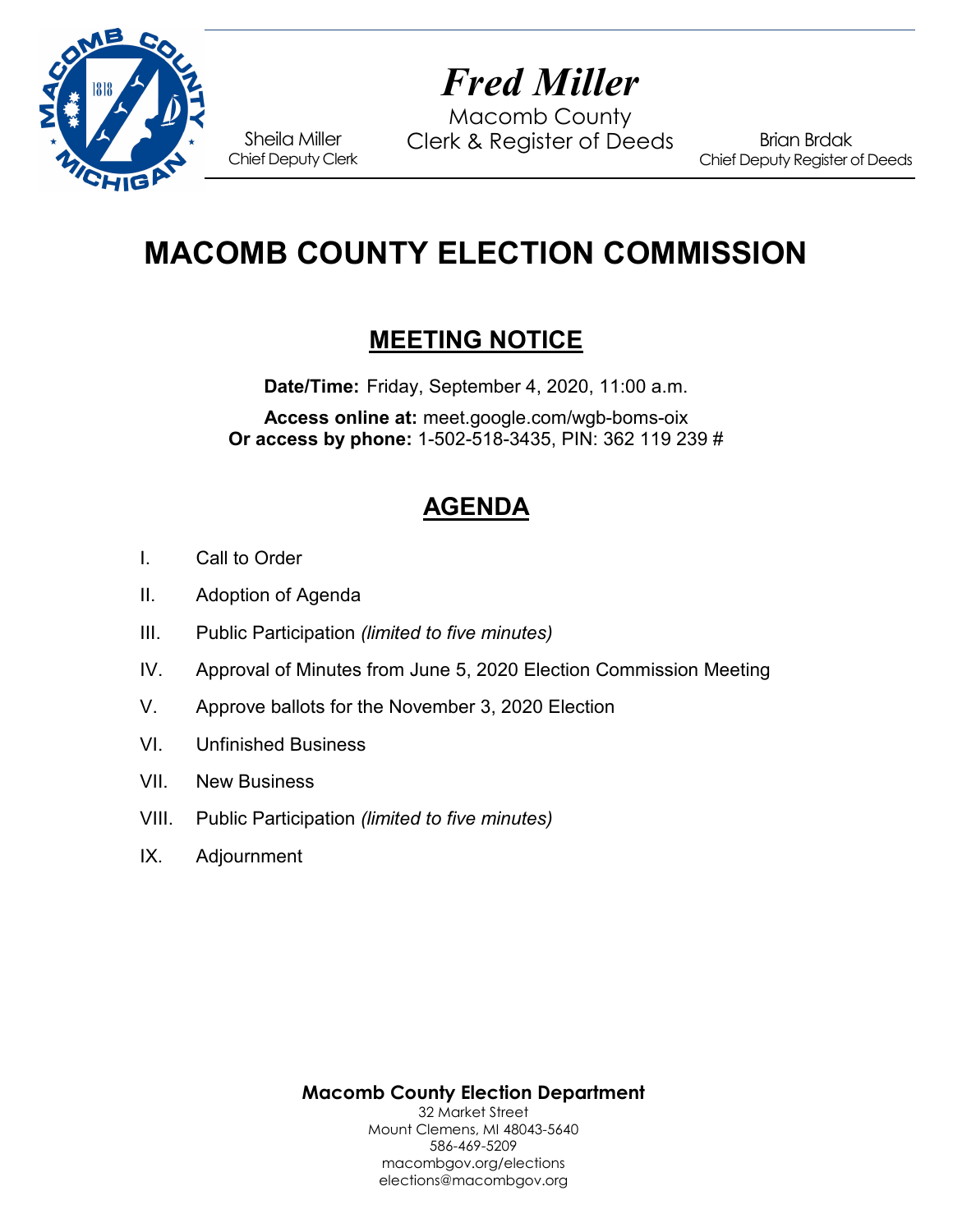### **MACOMB COUNTY ELECTION COMMISSION SPECIAL MEETING June 5, 2020**

#### **UNOFFICIAL MINUTES**

z.

The Macomb County Election Commission met on Friday, June 5, 2020, through a video call using Google Meet with the following members present:

|               | Larry Rocca - County Treasurer<br>Anthony Wickersham - County Sheriff<br>Fred Miller - County Clerk                                                                       |
|---------------|---------------------------------------------------------------------------------------------------------------------------------------------------------------------------|
| Excused:      | Judge Kathryn George - Senior Probate Judge                                                                                                                               |
| Also Present: | Michael Grix - Election Department<br>Goce Nedanovski - Election Department<br>Frank Krycia - Corporation Counsel's Office<br>Aaron Thomas - Corporation Counsel's Office |

#### **CALL TO ORDER**

Larry Rocca called the meeting to order at 9:00 a.m. Fred Miller made a motion to appoint Anthony Wickersham in Judge George's place. Larry Rocca seconded the motion. The motion carried.

#### **MOTION TO ADOPT AGENDA**

A motion to adopt the agenda was made by Fred Miller. Anthony Wickersham seconded the motion. The motion carried.

#### **PUBLIC PARTICIPATION**

None

#### **APPROVAL OF MINUTES FROM MARCH 4, 2020 MEETING**

Anthony Wickersham made a motion to approve the minutes as presented. Fred Miller seconded the motion. The motion carried.

#### **APPROVAL OF BALLOTS FOR THE AUGUST 4, 2020 ELECTION**

Fred Miller made a motion to approve the ballots. Anthony Wickersham seconded the motion. The motion carried. Fred Miller amended his original motion to include the excusal of Judge George. Anthony Wickersham seconded the motion. The motion carried.

#### **UNFINISHED BUSINESS**

None

#### **NEW BUSINESS**

None